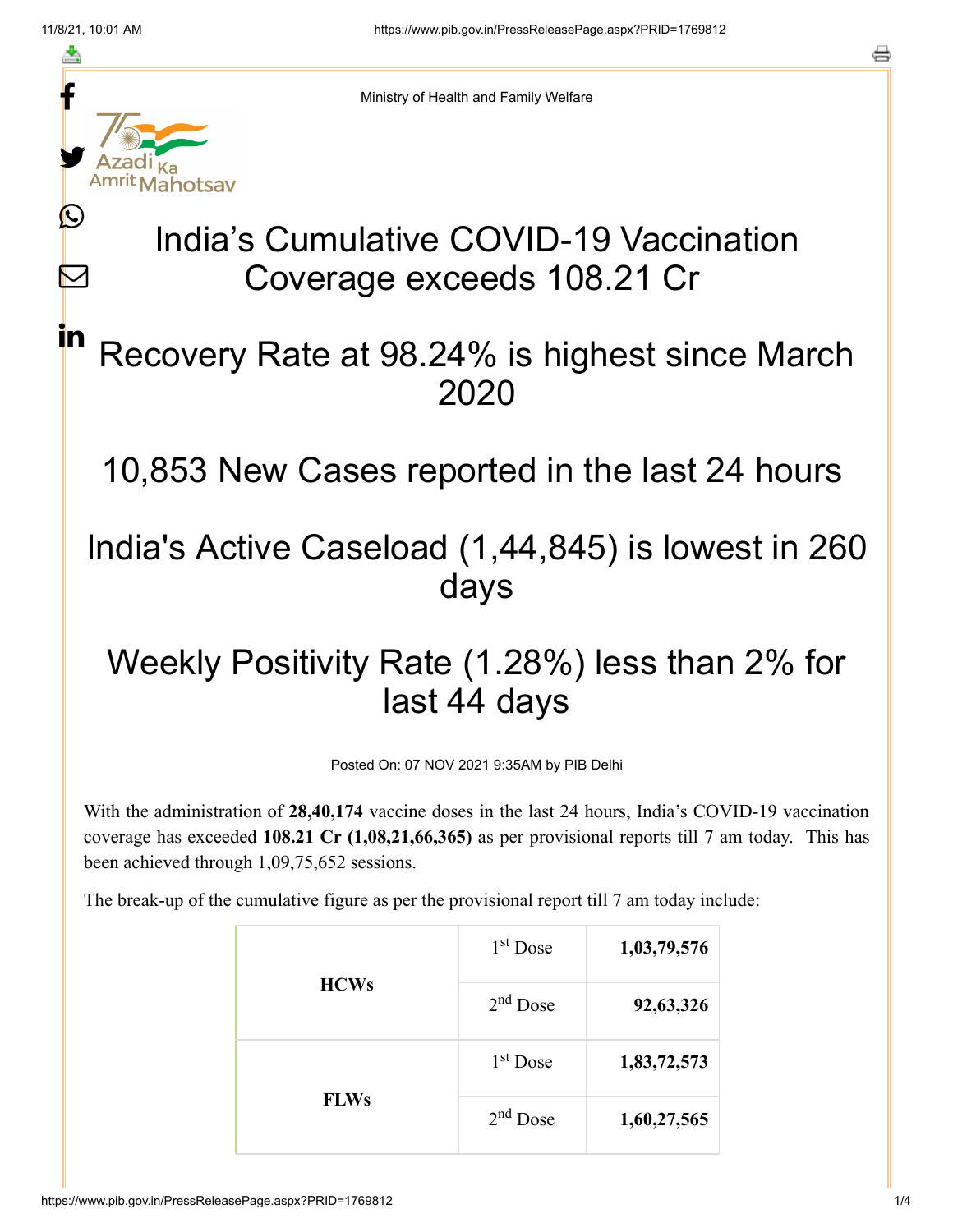f

y.

 $\bm{\mathcal{Q}}$ 

 $\sum$ 

in

11/8/21, 10:01 AM https://www.pib.gov.in/PressReleasePage.aspx?PRID=1769812

1 Dose **42,39,18,322**

2 Dose **15,03,76,212**

1 Dose **17,62,24,682**

2 Dose **9,89,98,585**

1 Dose **11,05,34,942**

2 Dose **6,80,70,582**

**Total 1,08,21,66,365**

|  |                                        | 1 <sup>st</sup> Dose |
|--|----------------------------------------|----------------------|
|  | Age Group 18-44 years                  | $2nd$ Dose           |
|  |                                        | 1 <sup>st</sup> Dose |
|  | Age Group 45-59 years<br>Over 60 years | $2nd$ Dose           |
|  |                                        | 1 <sup>st</sup> Dose |
|  |                                        | $2nd$ Dose           |
|  | <b>Total</b>                           |                      |

The recovery of **12,432** patients in the last 24 hours has increased the cumulative tally of recovered patients (since the beginning of the pandemic) to **3,37,49,900.**

Consequently, India's recovery rate stands at **98.24%** which is highest since March 2020.



Sustained and collaborative efforts by the Centre and the States/UTs continue the trend of less than 50,000 Daily New Cases that is being reported for 133 consecutive days now.

**10,853 new cases** were reported in the last 24 hours.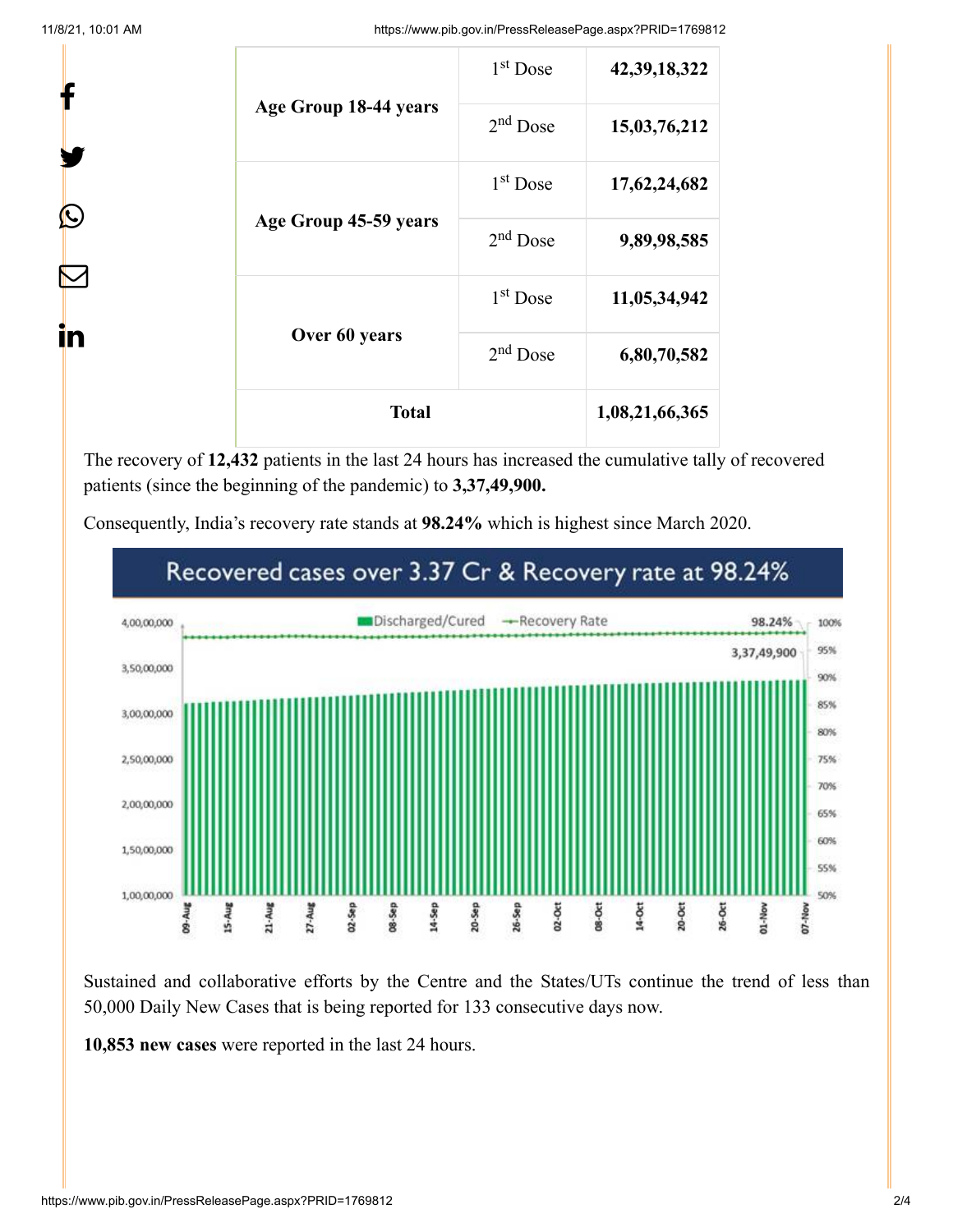11/8/21, 10:01 AM https://www.pib.gov.in/PressReleasePage.aspx?PRID=1769812



The Active Caseload is presently at **1,44,845** which is **lowest in 260 days.** Active cases presently constitute **0.42%** of the country's total Positive Cases, which **is lowest since March 2020.**



The testing capacity across the country continues to be expanded. The last 24 hours saw a total of 9,19,996 tests being conducted. India has so far conducted over **61.48 Cr (61,48,85,747**) cumulative tests.

While testing capacity has been enhanced across the country, **Weekly Positivity Rate at 1.28% remains less than 2% for the last 44 days now.** The **Daily Positivity rate reported to be 1.18%.** The daily Positivity rate has remained below 2% for last 34 days and below 3% for 69 consecutive days now.